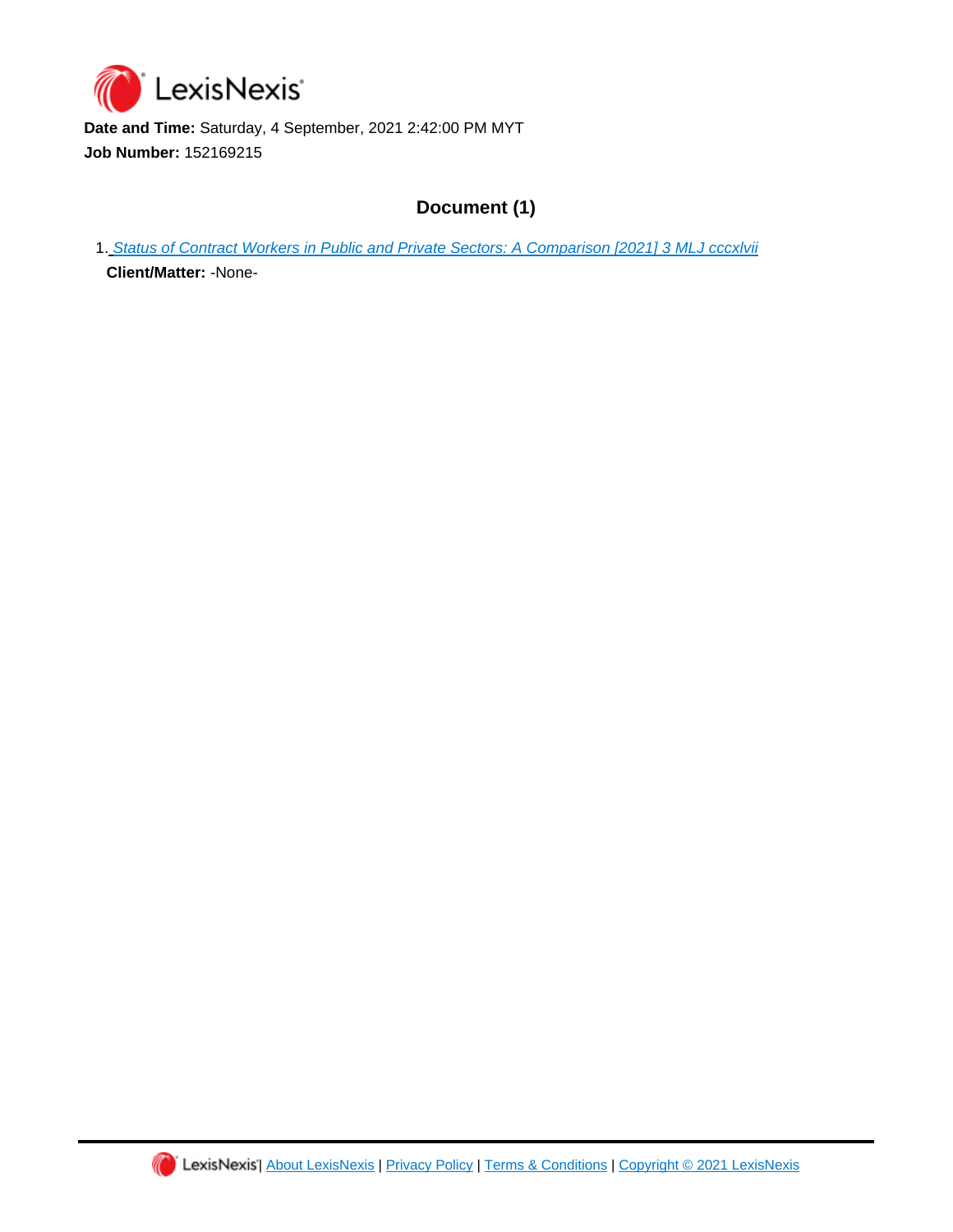Malayan Law Journal Articles

#### **STATUS OF CONTRACT WORKERS IN PUBLIC AND PRIVATE SECTORS: A COMPARISON**

*Professor Dato' Sir Dr Ashgar Ali Ali Mohamed*

*International Islamic University Malaysia*

*Email: ashgar@iium.edu.my*

#### **INTRODUCTION**

A person's employment contract whether in the public or private sector may either be a regular full-time permanent contract or a fixed term contract with a specified duration of time or the performance of a specified piece of work. The need for labour to carry out the day-to-day management of the company is the employer's prerogative who may decide to engage workers in the abovementioned categories and a worker's rights and obligations in employment are determined with reference to his or her employment status. The public sector employees as spelled out in art 132 of the Federal Constitution enjoy special protection as conferred by art 135. While employees in the private sector enjoy employment protection since 1980's *vide* the Industrial Relations Act 1967.<sup>1</sup> Before that, the employment relationship was contractual where either party may terminate the contract by serving appropriate notice, expressed in the contract or implied reasonable notice. Having said the above, this article discusses the status of fixed term contract workers in the public and private sectors particularly in relation to their job security.

#### **CONTRACT WORKERS IN PUBLIC SECTOR**

As stated earlier, a permanent employee in the public sector enjoys considerable security of tenure. Stability of employment up to the normal age of retirement, subject to satisfactory performance with no disciplinary records, and substantial health benefits and retirement packages are among the primary benefits of being employed in this sector.**<sup>2</sup>** Article 135 of the Federal Constitution provides that a holder of such office cannot be dismissed or reduced in rank without being given a reasonable opportunity of being heard nor shall he be so dismissed or reduced in rank by any authority subordinate to that other authority which has the power to appoint him. The dismissal of a public officer which is not justifiable substantively or procedurally unfair, will entitle the aggrieved person to apply for a declaratory order from the civil High Court and if the order is granted, he will be reinstated into his former post and will be paid the arrears of salary and other benefits which he would have had but for the dismissal.**<sup>3</sup>**

Aside from permanent employment, the federal and state governments, as well as the statutory bodies and local authorities, have been engaging workers on a contractual fixed duration or fixed term basis. There is nothing in the Constitution that restricts such engagement and hence, the medical officers at public hospitals, for example, are hired on fixed-term contract.<sup>4</sup> These contract officers are subject to the written terms and conditions of employment which include the provision on a lawful determination of the contract either upon its natural term or during the subsistence of the contract, upon serving on the other the stipulated notice of termination. They are also subject to the same rules in relation to discipline as a permanent employee. In *Government of Malaysia v Lionel*,<sup>5</sup> Viscount Dilhorne stated: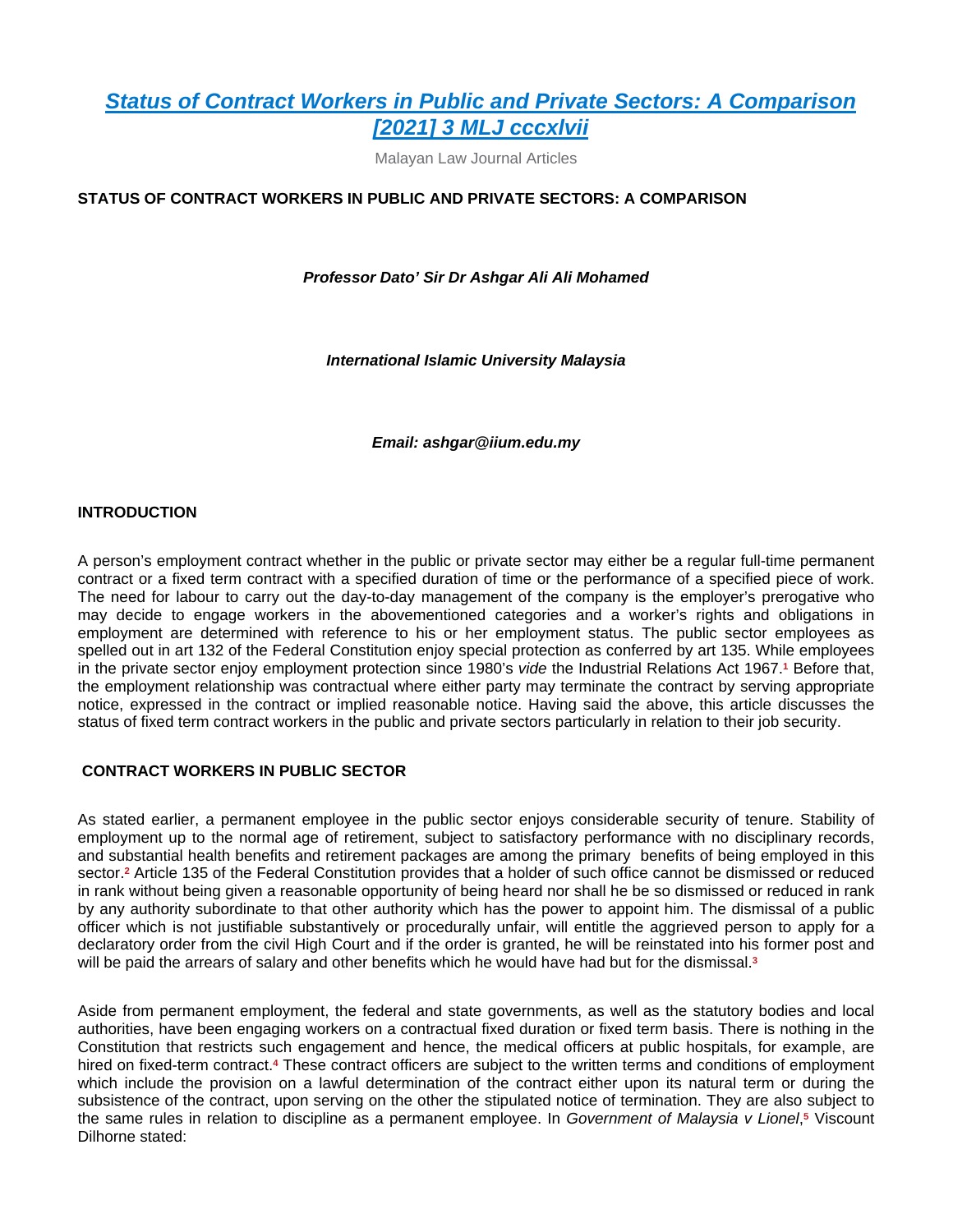Under English law a servant may be summarily dismissed for disobedience to orders or misconduct or may have his employment terminated by notice or the payment of wages in lieu of notice. Under the laws of Malaysia, a similar distinction between dismissal and termination of services appears to exist and in their Lordships' opinion there is nothing in the Constitution which affects the right of the Government to terminate temporary employment in accordance with the terms of the engagement.

In *Lembaga Kemajuan Wilayah Kedah (KEDA) v Puan Nur Dini binti Mohd Noh*, **6** the Court of Appeal held, inter alia, that by virtue of condition 4(f) of the Letter of Offer, the appellant had every right to terminate the respondent's contract of employment without assigning any reason for the termination by paying her one month's salary in lieu of notice.**<sup>7</sup>** Again, in *Sitti Badriyah Shaik Abu Bakar v Dr Hamzah Darus & Anor*, **8** the plaintiff/appellant, a deputy registrar of the second respondent, a college, was terminated from service pursuant to clause 11 of the contract of employment which empowered either party the right to terminate the contract by giving the other three months' notice. Accordingly, the appellant was given three months' notice of termination of her services. Dissatisfied with the termination, the appellant applied for a declaratory order to set aside the termination by arguing, inter alia, that the notice of termination was null and void. The appellant contended that as the respondents had issued her the show cause letter, the termination of her contract of employment could not, therefore, be carried out without first instituting the disciplinary proceedings.

The second respondent however argued that the relationship between the parties was contractual where either party has the right to terminate the contract by giving the other the three months' notice and as in this case, the notice of termination was duly issued. The trial judge held that the appellant's employment was validly terminated in accordance with the contract. Against the said decision, the appellant appealed to the Court of Appeal. The issue before the court was whether the respondents had waived their contractual right under clause 11 of the contract of employment when they issued the appellant the show cause letter. In dismissing the appeal, the court held that pursuant to clause 11 of the contract of employment, the respondents had the contractual right to terminate the appellant's services by giving her three months' notice, regardless of whether she had misconducted herself or not. In delivering the judgment of the court, Zaleha Zahari JCA stated:

On the facts of this case under cl 11 of the contract of employment, the respondents, are clearly conferred with the contractual right to terminate the appellant's services by giving three months' notice, whether or not she had misconducted herself. Applying the principle in Lionel's case, the fact that there were earlier allegations of misconduct and or indiscipline made against the appellant did not preclude the respondents from exercising their contractual right to terminate her employment. The decision to terminate the appellant's services was, as in Lionel's case, probably taken to save the appellant from the ignominy of a dismissal and in accordance with the conditions of her appointment which she had agreed to on accepting such appointment. The learned trial judge did not err in dismissing the appellant's claim. He was right in finding that the appellant's employment was validly terminated in accordance with her terms of appointment.

Similarly, in *Shaffarizan bin Mohamad v Government of Malaysia c/o Attorney Generals Chambers & Anor,<sup>9</sup> the* applicant was hired as Pegawai Perkhidmatan Pendidikan Siswazah and he was placed on probation. However, on 7 May 2013, the second respondent had issued a letter to the applicant to terminate his service according to Public Officers (Appointment, Promotion and Termination of Service) Regulations 2012 as he had not fulfilled the conditions for confirmation in the service. His application to set aside the termination was dismissed by the court. It was held that the applicant's termination was based on the letter of appointment namely, that the applicant was given one month's notice in accordance with the contract.

As from the above, the contract officers are deprived of job security. Further, certain perk or benefits commonly made available to a permanent employee in his category such as the pension and gratuity upon compulsory retirement are also not accorded to contract officers. Such exclusion would be unfair to contract officers as many may have been loyal and committed workers besides having had several extensions of their fixed term contract. The termination of employment contract *vide* the terms of their engagement is a reinforcement of the archaic common law doctrine of hire and fire. Under this doctrine, once the appropriate notice of termination as per the employment contract is communicated, the employer is free to end the employment relationship on any ground with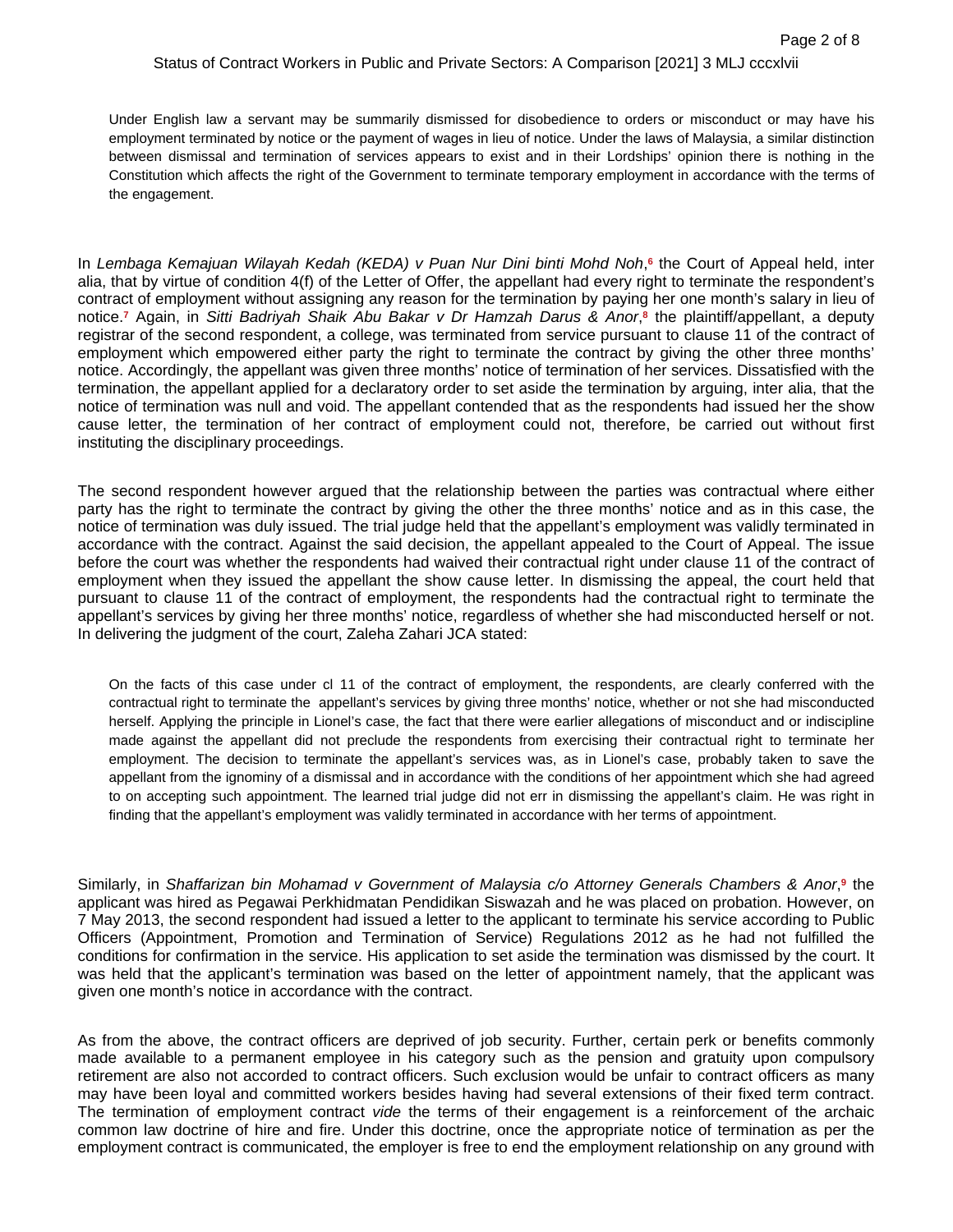no obligation to reveal the reason for the termination. This common law principle is also contained in *[s 12](https://advance.lexis.com/api/document?collection=legislation-my&id=urn:contentItem:5RC3-NHW1-JTGH-B251-00000-00&context=1522468)* of the *[Employment Act 1955](https://advance.lexis.com/api/document?collection=legislation-my&id=urn:contentItem:5RC3-NHS1-FFFC-B219-00000-00&context=1522468)***10** where it provides that either party to a contract of service may at any time terminate such contract of service by giving the other party the notice of termination. The length of notice shall be the same for both employer and employee and shall be determined by a provision made in writing for such notice in the terms of the contract of service. Any failure to give the appropriate notice of termination may give rise to a claim for compensation representing the period of notice agreed but not served on the other party. It is noteworthy that the above *[section 12](https://advance.lexis.com/api/document?collection=legislation-my&id=urn:contentItem:5RC3-NHW1-JTGH-B251-00000-00&context=1522468)* which is applicable to private sector employees is a redundant provision since job security of these workers is recognised in this country. As will be seen in later part of this article, a private sector worker who is aggrieved with his termination or dismissal is entitled to invoke *[section 20](https://advance.lexis.com/api/document?collection=legislation-my&id=urn:contentItem:5RC3-NHX1-F06F-2212-00000-00&context=1522468)* of the *Industrial Relations Act 1967* ('IRA') which makes it incumbent on the employer to demonstrate that the dismissal was based on just cause and excuse.

It is worthwhile adding that according to *[s 52\(1\)](https://advance.lexis.com/api/document?collection=legislation-my&id=urn:contentItem:5RC3-NHX1-F06F-2219-00000-00&context=1522468)* of the *IRA* the provisions of Part IV which deals with the representation of unfair dismissal shall not apply to any Government service or any service of any statutory authority or to any workman employed by Government or by any statutory authority. The term 'statutory authority' is defined in *[s 2](https://advance.lexis.com/api/document?collection=legislation-my&id=urn:contentItem:5RC3-NHX1-F60C-X3PB-00000-00&context=1522468)* of the *IRA* as an authority or body established, appointed or constituted by any written law, and includes any local authority. Meanwhile, the words 'Government' and 'local authority' are defined in *[s 3](https://advance.lexis.com/api/document?collection=legislation-my&id=urn:contentItem:5RC3-NHN1-JKB3-X4B8-00000-00&context=1522468)* of the *[Interpretation Act 1948 and 1967](https://advance.lexis.com/api/document?collection=legislation-my&id=urn:contentItem:5RC3-NHS1-JF1Y-B4WT-00000-00&context=1522468)*.<sup>11</sup> In relation to the former, it mean the Government of Malaysia or federal government, while the latter refers to any municipal council, town council, town board, local council, rural board, sanitary board or similar local authority established by written law. It may be further added that pursuant to *[s 30](https://advance.lexis.com/api/document?collection=legislation-my&id=urn:contentItem:5RC3-NHM1-JP4G-61J3-00000-00&context=1522468)* of the *[Industrial Relations \(Amendment\) Act 2020](https://advance.lexis.com/api/document?collection=legislation-my&id=urn:contentItem:5RC3-NHS1-JF1Y-B4WT-00000-00&context=1522468)*, **<sup>12</sup>** *[s 52](https://advance.lexis.com/api/document?collection=legislation-my&id=urn:contentItem:5RC3-NHX1-F06F-2219-00000-00&context=1522468)* of the *IRA* has been amended with the inclusion of subsection 3 which provides: '[n]otwithstanding subsection (1), Part IV shall apply to any service of or to any workman employed by, a statutory authority in which the Minister, after consultation with such statutory authority, by order published in the *Gazette* prescribe the name of the statutory authority'. What is apparent from the above, is that the Industrial Court's jurisdiction does not extend to government servants or employees of the statutory authority except where the name of the statutory authority has been published in the *Gazette* by an order of the Minister.

Hence, disputes involving contract officers in the government or the statutory authority fall within the jurisdiction of the civil courts. The courts are accustomed to the common law master and servant where the task of the court is to interpret and give effect to the agreed terms and conditions, irrespective of the parties' unequal bargaining power. Under the *laissez-faire* doctrine, a contract entered into freely and voluntarily is held sacred and would be enforced by the courts if it is broken subject to the limitations such as undue influence, fraud, duress, misrepresentation or contracts designed to violate criminal law. In short, contract workers in the public sector does not enjoy job security let alone hoping for legitimate expectation to have an extension of their fixed term contract beyond its agreed duration.

#### **CONTRACT WORKERS IN PRIVATE SECTOR**

The status of contract workers in the private sector is however strikingly different from the public sector. In fact, the Federal Court in Dr A Dutt v Assunta Hospital,<sup>13</sup> stated, inter alia, that there is no material distinction between termination and dismissal as in either case it must be grounded on just cause or excuse. Again, in *Goon Kwee Phoy v J & P Coats (M) Bhd*,<sup>14</sup> the Federal Court stated, inter alia, that where an unfair dismissal claim is referred to the Industrial Court for inquiry, the court is duty-bound to determine whether the termination or dismissal was with or without just cause or excuse. If the employer chooses to give reasons for their action, the Industrial Court will enquire whether the reason or excuse has or has not been established. If the Industrial Court finds that it has not been established, the inevitable conclusion then would be that the termination or dismissal was without just cause or excuse.

The Court of Appeal in *Omar bin Othman v Kulim Advanced Technologies Sdn Bhd (previously known as KTPC*  Technologies Sdn Bhd),<sup>15</sup> stated, inter alia, that the termination simpliciter, the absolute common law right of an employer to terminate the employee in accordance with the provisions of the contract violates *[s 20](https://advance.lexis.com/api/document?collection=legislation-my&id=urn:contentItem:5RC3-NHX1-F06F-2212-00000-00&context=1522468)* of the *IRA*. As stated earlier, this section makes it incumbent on the employer to demonstrate that the dismissal was based on just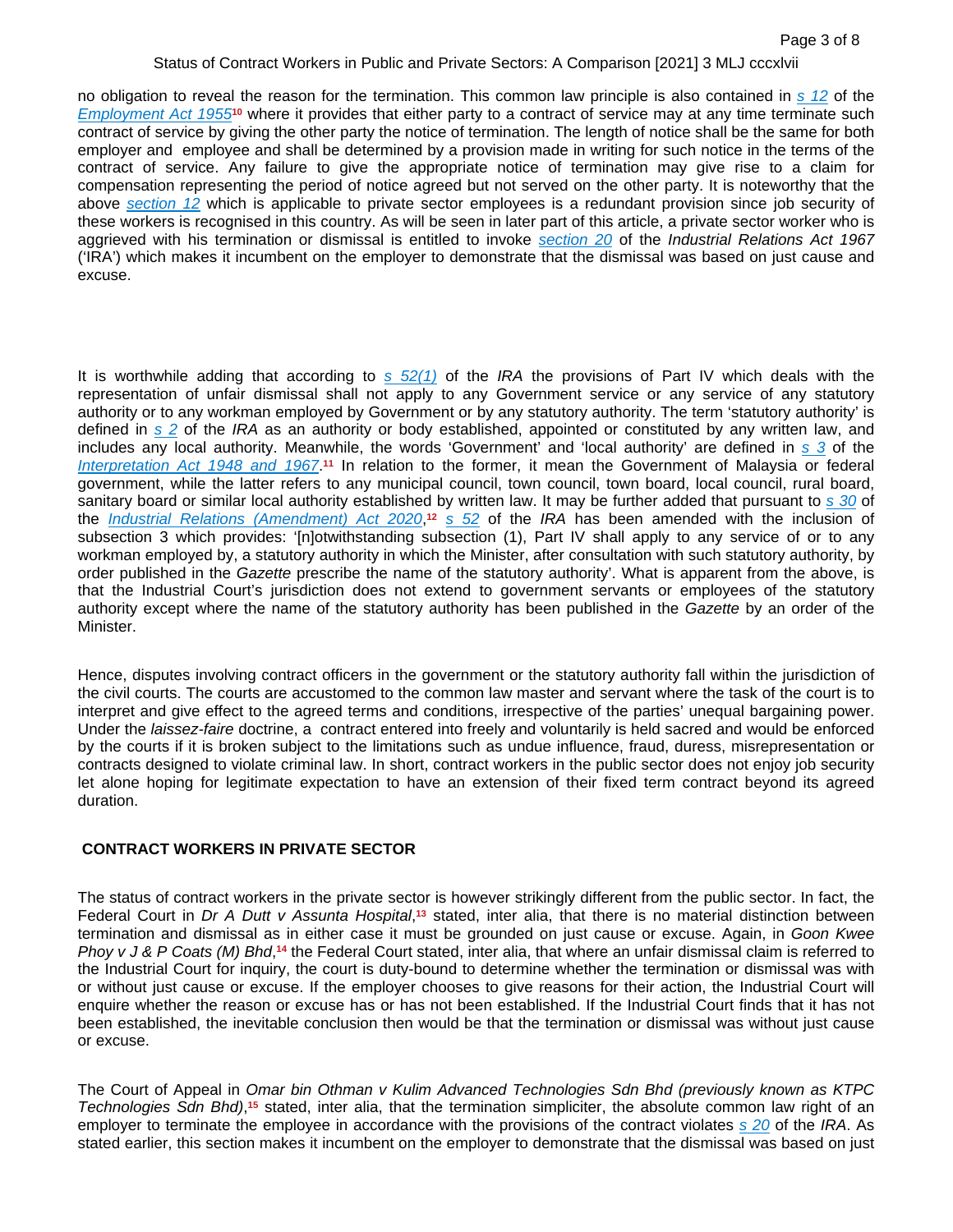cause and excuse. Hence, the common law principle on the determination of contract by serving the appropriate notice as reinforced in *[s 12](https://advance.lexis.com/api/document?collection=legislation-my&id=urn:contentItem:5RC3-NHW1-JTGH-B251-00000-00&context=1522468)* of the *[Employment Act 1955](https://advance.lexis.com/api/document?collection=legislation-my&id=urn:contentItem:5RC3-NHS1-FFFC-B219-00000-00&context=1522468)* would be inapplicable when the termination is contested pursuant to *[s 20](https://advance.lexis.com/api/document?collection=legislation-my&id=urn:contentItem:5RC3-NHX1-F06F-2212-00000-00&context=1522468)* of the *IRA* which requires that a dismissal must be with just cause or excuse.

In the context of contract workers in the private section, while the employer's prerogative to engage workers on a temporary fixed term basis is recognised, such arrangement however has to be based on genuine commercial reasons such as seasonal work, to fill gaps caused by the temporary absence of permanent staff on long-term leave and for the performance of a specific task such as in the construction industry on a project-based or of a particular job, among others. The above is also reiterated by the International Labour Organisation in their Convention No. 158 of 1982, where art 2(3) provides that 'adequate safeguards shall be provided against recourse to contracts of employment for a specified period of time the aim of which is to avoid the protection resulting from this Convention'. 'Adequate safeguards' are therefore required to prevent the employer from hiring workers on a fixed-term contract for other than genuine commercial reasons such as to circumvent or bypass the statutory protection and benefits accorded by law to workers like the retrenchment benefits and the unfair dismissal claims. In other words, the fixed term engagement should not be done with motives of victimisation or unfair labour practice.

The Federal Court in *Ahmad Zahri Mirza Abdul Hamid v Aims Cyberjaya Sdn Bhd*, **<sup>16</sup>** reiterated the above when the court stated, inter alia, that while the use of fixed term contract has become common in Malaysia, particularly the employment of expatriates and in the construction industry, this however, is subject to the rule that it must be based on genuine commercial reasons related to the operational requirement of the employer's undertaking or establishment. Whether a fixed term contract is genuine or otherwise has to be determined with reference to the intention of parties,**17** employers' subsequent conduct during the course of employment which also include the total duration or length of service with an employer,**18** and the nature of the employer's business and the nature of work which an employee is engaged to perform.**<sup>19</sup>**

A genuine fixed term contract would terminate lawfully at the end of the stipulated time-frame and under such circumstances, the company is under no obligation to state any reason for the non-renewal of the contract. For example, in *Captain Robert H Haywood v Malaysian Airlines System Bhd*, **<sup>20</sup>** the Industrial Court held that the claimant's contract of employment was in fact a genuine fixed term contract and it would expire by effluxion of time. The company does not need to give any reasons for its non-renewal.

But where the temporary fixed term contract was held not genuinely related to the employer's operational requirement, undertaking or establishment, the court will hold that the fixed term engagement was in fact permanent employment but was guise or dressed as fixed term contract.

In *Innoprise Corporation Sdn Bhd, Sabah v Sukumaran Vanugopal Sabah*, **<sup>21</sup>** the claimant, a senior group investment officer, was hired on a three-year contract basis and his contract was renewed on similar terms twice thereafter. At the end of the nine years of service, his contract was not renewed and the reason given was that a 'Sabahan was capable of carrying out the task'. In an application for dismissal without just cause or excuse under the IRA, the Industrial Court, in affirming the claimant to be a permanent employee of the company, stated:

Industrial jurisprudence leans in favour of permanency to ensure security of tenure of employment but fixed term contract go against this philosophy and this is because the absence of a good reason for fixed term contract deprives a man for such security as the claimant successive contract was being kept in a state of suspended animation with a 'sword of Damocles' hanging over his head.

Again, in *Han Chian High School Penang Han Chiang Associated Chinese School Association v National Union of*  Teachers in Independent School West Malaysia and Industrial Court of Malaysia,<sup>22</sup> 35 teachers of the school claimed that they had been dismissed without just cause and excuse. They contended that their fixed term contract was not renewed upon expiry mainly because they were members of the union of teachers. But the other 12 teachers had their contract renewed when they had renounced their union membership. In holding that the claimants were dismissal without just cause and excuse, the Industrial Court made a finding that the system of fixed term contracts in the school was employed not out of genuine necessity but as means of controlling the teachers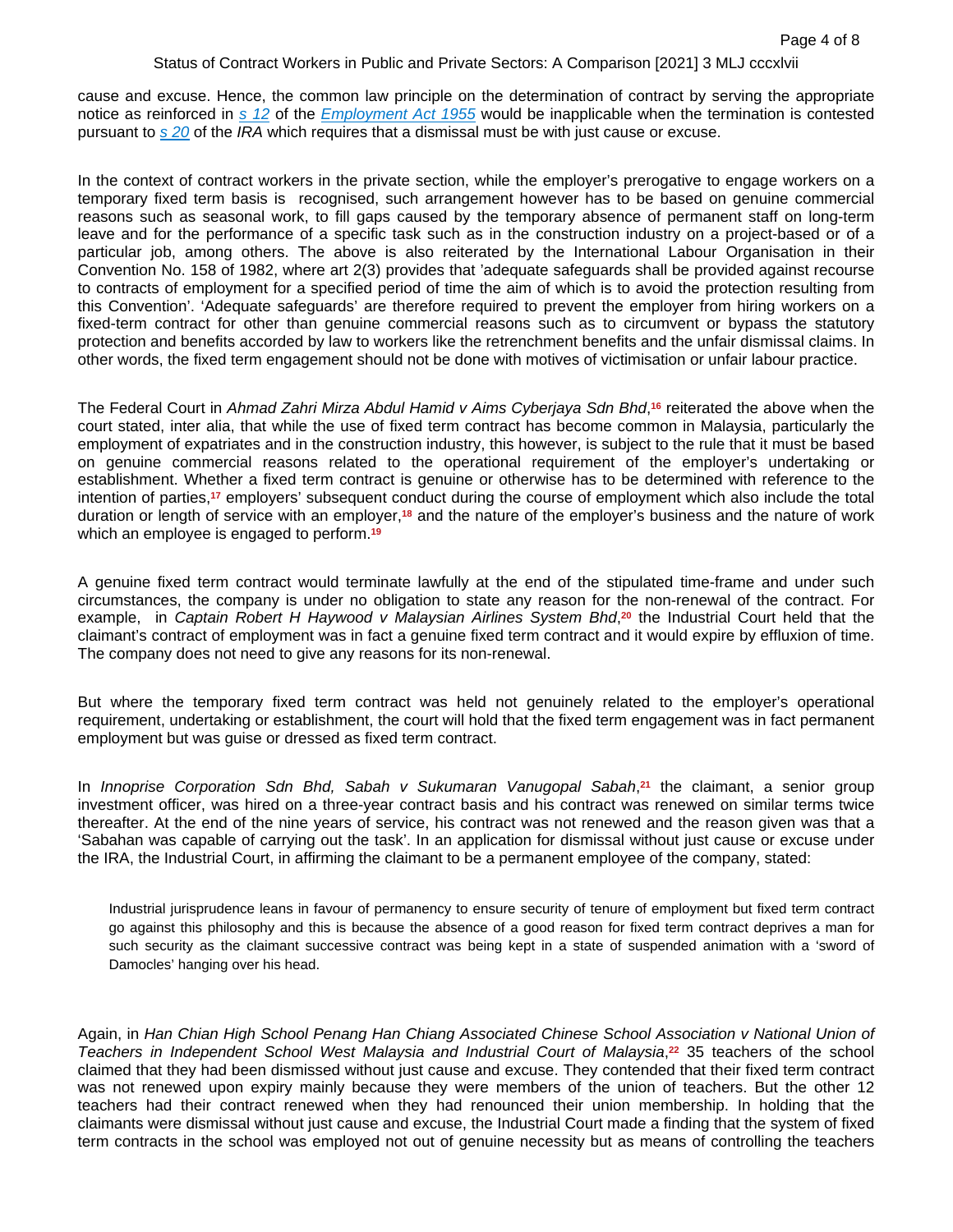concerned. The intention of the school was to get rid of the union, which was why the school relied on the fixed term contracts to flush out the teachers who were members of the union. The Court also noted that it would be an obvious loophole if any employer could evade the statutory protection such as the reinstatement claim by making a series of contracts of finite duration with his workmen. In this case, the Court concluded that there was in fact an ordinary contract of ongoing 'permanent' between the claimants and the school as opposed to a 'temporary' one-off employment.

Likewise, in *Malaysia Airlines Bhd v Michael Ng Liang Kok*, **<sup>23</sup>** the claimant was offered employment with the appellant as the second officer in the Rural Air Service for a period of two years. He accepted the offer and was confirmed as the second officer in April 1988. After serving a probationary period of six months, the claimant was promoted as the commander in the DHC6 Fleet based in Miri and was confirmed in that position in April 1989. In January 1990, the company extended his employment on a three-year contract to March 1993. His employment was further extended on similar terms for a period of three years to March 1996. Thereafter, the claimant was only given a three months' contract by the company ie, from 18 March 1996 to 17 June 1996 and at the end of the said period, the company issued a letter to the claimant of the non-renewal of the contract.

The claimant contended that his contract had been continuously and automatically renewed over a period of eight years. He therefore alleged that his employment with the company, in substance and in fact, was permanent employment. The company however, contended that the claimant was employed on a genuine fixed-term contract of employment which in normal circumstances automatically comes to an end of itself. The company had simply not renewed a fixed-term contract which had expired and there was neither resignation nor a termination. The company further contended in the alternative that they had just cause or excuse for not renewing the employment of the claimant because the claimant's service was surplus to the company's requirements. The issue before the Industrial Court, inter alia, was whether the claimant was hired on a genuine fixed-term contract of employment.

The Industrial Court stated that the mere description of a contract as a fixed-term or a similar label attached to it was not determinative of the matter. The duty of the Court is to inquiry whether an employer genuinely had a need for the services of an employee for a fixed duration and thereby employed the employee for the said term stipulated in the contract. In rejecting the company's contention that the claimant was hired on a genuine fixed-term contract, the Industrial Court upon reviewing the circumstances of the case concluded that the claimant's contract of employment was not one for a fixed term but an ordinary contract subject to the statutory protection of the security of tenure.

What is apparent from the above is that the mere description of a contract as a fixed-term or a similar label attached to it was not determinative of the matter. When the Industrial Court makes a finding that the fixed term contract was employed not out of genuine necessity, the Court is empowered to declare it as an ordinary ongoing permanent contract. At this juncture, it is noteworthy that the Industrial Court is a court of equity and good conscience, and in determining a case the court is obliged to inquire into the substance of the case and not merely the form. Hence, the court will enquire not only into the contractual rights and obligations between the parties but also what is fair and just on the grounds of equity and good conscience and having regard to workers' right to security of tenure.**<sup>24</sup>**

Having seen the status of private sector contract workers, it is worthwhile adding that the employer is empowered to terminate a genuine fixed term contract before the end of its terms on grounds of gross misconduct which may be related to duty, discipline or immorality.**25** However, where the fixed term contract is terminated for an improper reason, the compensation recoverable would be equivalent to the wages or the salary the employee would have earned if the contract had run to the end of its term. In *Malaysian Airline System Bhd v Karthigesu V Chinnasamy*, **26** it was held that the proper remedy involving a genuine fixed term contract of employment determined for no good cause would be to award a fixed compensation based on the remuneration that a claimant would have received for the estranged period, that is the period from the date of actual termination of employment to the date of determination of the fixed term contract. Such a computation would enable the claimant to be put in the original position that he would have had but for the dismissal.

Again, in *United Engineers (M) Sdn Bhd v Jurgen H.H. Dorbecker*, **<sup>27</sup>** the respondent an Australian citizen was employed as a technical advisor to the appellant for a fixed term of three years. At the end of two years, his contract was terminated on the grounds that the local engineers were competent to handle such a task. The Industrial Court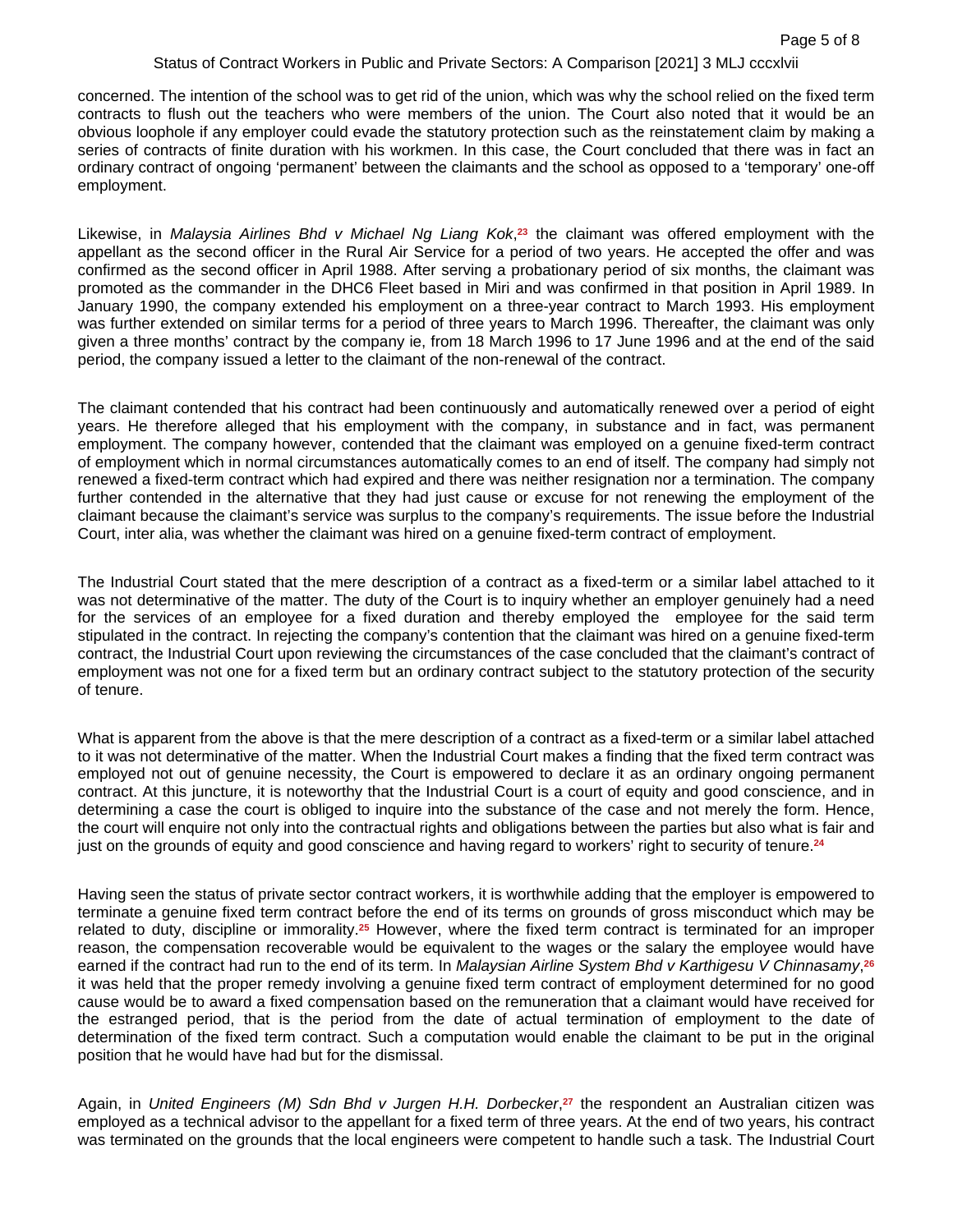found in favour of the claimant and awarded compensation for the loss of employment from the date of termination to the expiry date of the fixed term contract. Likewise, in *Malaysian Wetlands Foundation v Devendiran St Mani*, **28** the claimant was employed on a fixed term contract for the duration of twelve months commencing from 1 October 1998 to 30 September 1999. However, by a letter dated 9 April 1999, the company terminated the contract by giving the claimant one month's contractual notice of termination. The Industrial Court held, inter alia, that a workman on a fixed term contract enjoys the security of tenure for the duration of the contract and such a contract may only be terminated by the employer for good cause or excuse. The Industrial Court held that the remuneration that the claimant would have received for the estranged period, that is the period from the date of actual termination of employment to the date of termination of the fixed term contract, would be appropriate compensation.

#### **CONCLUSION**

The government-engaged contract workers may be terminated in accordance with their terms of the engagement irrespective of the number of years in service and such arrangement is utterly unfair against these workers. Not only are they deprived of job security but are also not entitled to the perks and benefits enjoyed by those engaged on a permanent basis. Hence, the issue of whether the government has a genuine need to engage workers on a temporary fixed duration and whether the contract workers have legitimate expectations for further extension of their contract subject to satisfactory performance does not arise nor would be entertained if contested in the courts. In fact, under the common law *laissez-faire* doctrine, a contract which was freely and voluntarily entered into, if broken, would be enforced strictly irrespective of the inequality of bargaining power between the parties, subject however to the limitations such as undue influence, fraud, duress, misrepresentation or contracts designed to violate criminal law.

The position however is different in the private sector in that while the company is allowed to engage workers on a fixed term basis, such engagement, however, must be genuinely related to the operational requirement of the undertaking or establishment of the employer. This is so because workers have legitimate expectations to continue in employment and to earn livelihood unless the company has just cause or excuse to terminate their services. If the fixed term engagement was not bona fide or genuine, the court would rule that the contract was permanent but guise or dressed as a fixed term contract. Further, when a genuine fixed term contract was prematurely terminated for an improper reason, the compensation recoverable would be equivalent to the wages or the salary the employee would have earned had the contract run to the end of its term. Based on the foregoing discussion it is submitted that the same rule as discussed above in relation to the private sector workers should be extended to contract workers engaged by the Government or any statutory authority. It is further submitted that since the contract workers hired by the Government or any statutory authority do not come within the statutory protection of art 135 of the Constitution, such workers' rights should be determined in the same way as private sector workers and thus, being within the jurisdiction of the Industrial Court.

**1**  (Act 177).

**<sup>2</sup>**Public offices are spelled out or set out in the Federal Constitution art 132. They are public offices in the armed forces; the judicial and legal service; the general public service of Malaysia, the police force, the joint Federal and State public services, the education service, and the public service of each State.

**<sup>3</sup>**See *Ng Hock Cheng v Pengarah Am Penjara & Ors [\[1998\] 1 MLJ 153](https://advance.lexis.com/api/document?collection=cases-my&id=urn:contentItem:5RC3-MDH1-FH4C-X40M-00000-00&context=1522468)* (FC) 158–159 and *Mohd bin Ahmad v Yang Di Pertua Majlis Daerah Jempol, Negeri Sembilan & Anor [\[1997\] 2 MLJ 361](https://advance.lexis.com/api/document?collection=cases-my&id=urn:contentItem:5RC3-MDJ1-JTGH-B1SP-00000-00&context=1522468)* (FC) 368.

**<sup>4</sup>**See *Government of Malaysia v Lionel [\[1974\] 1 MLJ 3](https://advance.lexis.com/api/document?collection=cases-my&id=urn:contentItem:5RC8-RCF1-JWBS-643B-00000-00&context=1522468)* (PC) 5.

**<sup>5</sup>***Government of Malaysia v Lionel Ibid*.

**6** *Lembaga Kemajuan Wilayah Kedah (KEDA) v Puan Nur Dini binti Mohd Noh [\[2018\] MLJU 75](https://advance.lexis.com/api/document?collection=cases-my&id=urn:contentItem:5WR3-F7Y1-JSC5-M096-00000-00&context=1522468)*.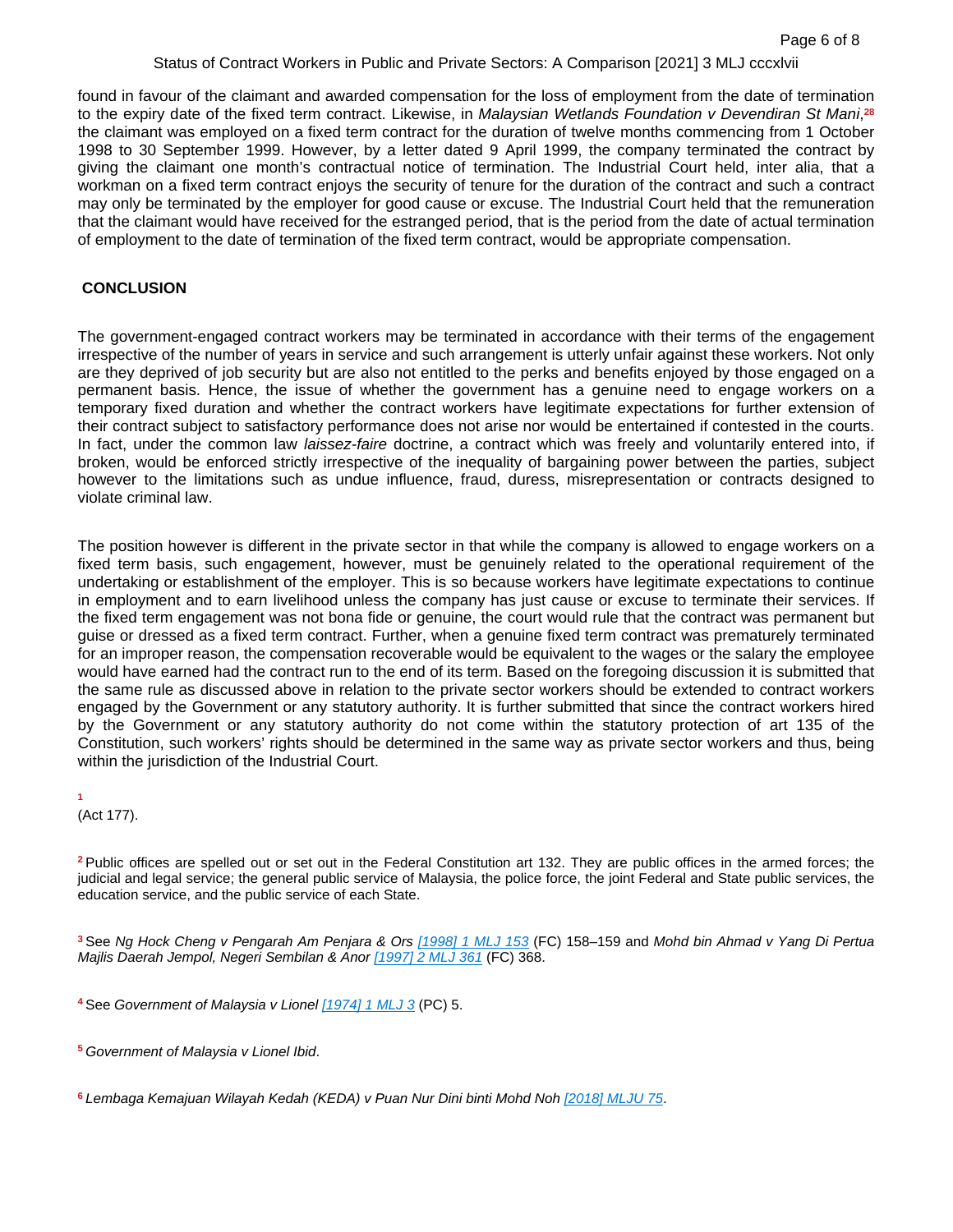**<sup>7</sup>**Condition 4(f) of the Letter of Offer provides: 'Tuan/puan boleh diberhentikan daripada jawatan bila-bila masa selepas diberi sebulan notis atau sebagai ganti notis dibayar sebulan gaji bersih, dengan tidak diberi sebarang sebab. Tuan/puan juga berhak beletak jawatan dengan memberi sebulan notis ataupun sebagai ganti notis membayar balik sebulan gaji bersih. Setelah tuan/puan disahkan dalam jawatan, notis yang dikehendaki bagi kedua-dua pihak ialah 3 bulan atau sebagai ganti notis membayar sebulan gaji bersih.'

**<sup>8</sup>***Sitti Badriyah Shaik Abu Bakar v Dr Hamzah Darus & Anor [\[2009\] 2 MLJ 233](https://advance.lexis.com/api/document?collection=cases-my&id=urn:contentItem:5RC3-MXM1-JT99-22FP-00000-00&context=1522468)*.

**<sup>9</sup>***Shaffarizan bin Mohamad v Government of Malaysia c/o Attorney Generals Chambers & Anor [\[2015\] 7 MLJ 504](https://advance.lexis.com/api/document?collection=cases-my&id=urn:contentItem:5RC8-X801-FGRY-B4GD-00000-00&context=1522468)*.

**<sup>10</sup>**(Act 265).

**<sup>11</sup>**(Act 388).

**<sup>12</sup>**(Act A1615).

**<sup>13</sup>***Dr A Dutt v Assunta Hospital [\[1981\] 1 MLJ 304](https://advance.lexis.com/api/document?collection=cases-my&id=urn:contentItem:5RC3-M301-F30T-B2R1-00000-00&context=1522468)*.

**<sup>14</sup>***Goon Kwee Phoy v J & P Coats (M) Bhd [\[1981\] 2 MLJ 129](https://advance.lexis.com/api/document?collection=cases-my&id=urn:contentItem:5RC3-M2Y1-FFTT-X2GJ-00000-00&context=1522468)*.

**<sup>15</sup>***Omar bin Othman v Kulim Advanced Technologies Sdn Bhd (previously known as KTPC Technologies Sdn Bhd) [\[2019\] 1 MLJ](https://advance.lexis.com/api/document?collection=cases-my&id=urn:contentItem:5RHY-KKK1-FK0M-S2RG-00000-00&context=1522468)  [625](https://advance.lexis.com/api/document?collection=cases-my&id=urn:contentItem:5RHY-KKK1-FK0M-S2RG-00000-00&context=1522468)* (CA).

<sup>16</sup> Ahmad Zahri Mirza Abdul Hamid v Aims Cyberjaya Sdn Bhd [2020] 3 MLJ 58; , [2020] 1 LNS 494 (FC).

**<sup>17</sup>**See *Han Chiang High School/Penang Han Chiang Associated Chinese School Association v National Union of Teachers in Independent Schools, West Malaysia & Industrial Court of Malaysia* (1990) 1 ILR 473; *Hasni Hassan & Ors v Menteri Sumber Manusia & Anor* [2013] 6 CLJ 74.

**<sup>18</sup>**See *Innoprise Corporation Sdn Bhd, Sabah v Sukumaran Vanugopal* [1993] 1 ILR 373B; *Sime UEP Development Sdn Bhd v Chuah Poi* [1996] 1 ILR 256; *Malaysia Airlines Bhd v Michael Ng Liang Kok* [2000] 3 ILR 179; *Holiday Villages of Malaysia Sdn Bhd v Mohd Zaizam Mustafa* [2006] 2 LNS 0812.

**<sup>19</sup>**See *Audrey Yeoh Peng Hoon v Financial Mediation Bureau* [2015] 3 ILR 371; *Charles Aseervatham Abdullah v The Zenith Hotel Sdn Bhd* [2018] 2 LNS 2349.

**<sup>20</sup>***Captain Robert H Haywood v Malaysian Airlines System Bhd* [2007] 1 ILR 577.

**<sup>21</sup>***Innoprise Corporation Sdn Bhd, Sabah v Sukumaran Vanugopal Sabah* [1993] 1 ILR 373.

**<sup>22</sup>***Han Chian High School Penang Han Chiang Associated Chinese School Association v National Union of Teachers in Independent School West Malaysia and Industrial Court of Malaysia* [1990] 1 ILR 473. See also *Malayan Racing Association v Ong Huat Leng* [1995] 2 ILR 72; *Sime UEP Development Sdn Bhd v Chu Ah Poh* [1996] 1 ILR 256; *Bandar Penggaram Associates Chinese Schools, Johor v Gan Chin Piaw & Anor* [1997] 1 ILR 906; *United Seino Transportation (M) Sdn Bhd v Abdul Halim Endon & Ors* [1997] 1 ILR 781.

**<sup>23</sup>***Malaysia Airlines Bhd v Michael Ng Liang Kok* [2000] 3 ILR 179.

**<sup>24</sup>**See *Han Chian High School Penang and Han Chian Associated Chinese School Association v National Union of Teachers in Independent School (West Malaysia) and Industrial Court of Malaysia* [1990] 1 ILR 473; *Innoprise Corporation Sdn Bhd, Sabah v*